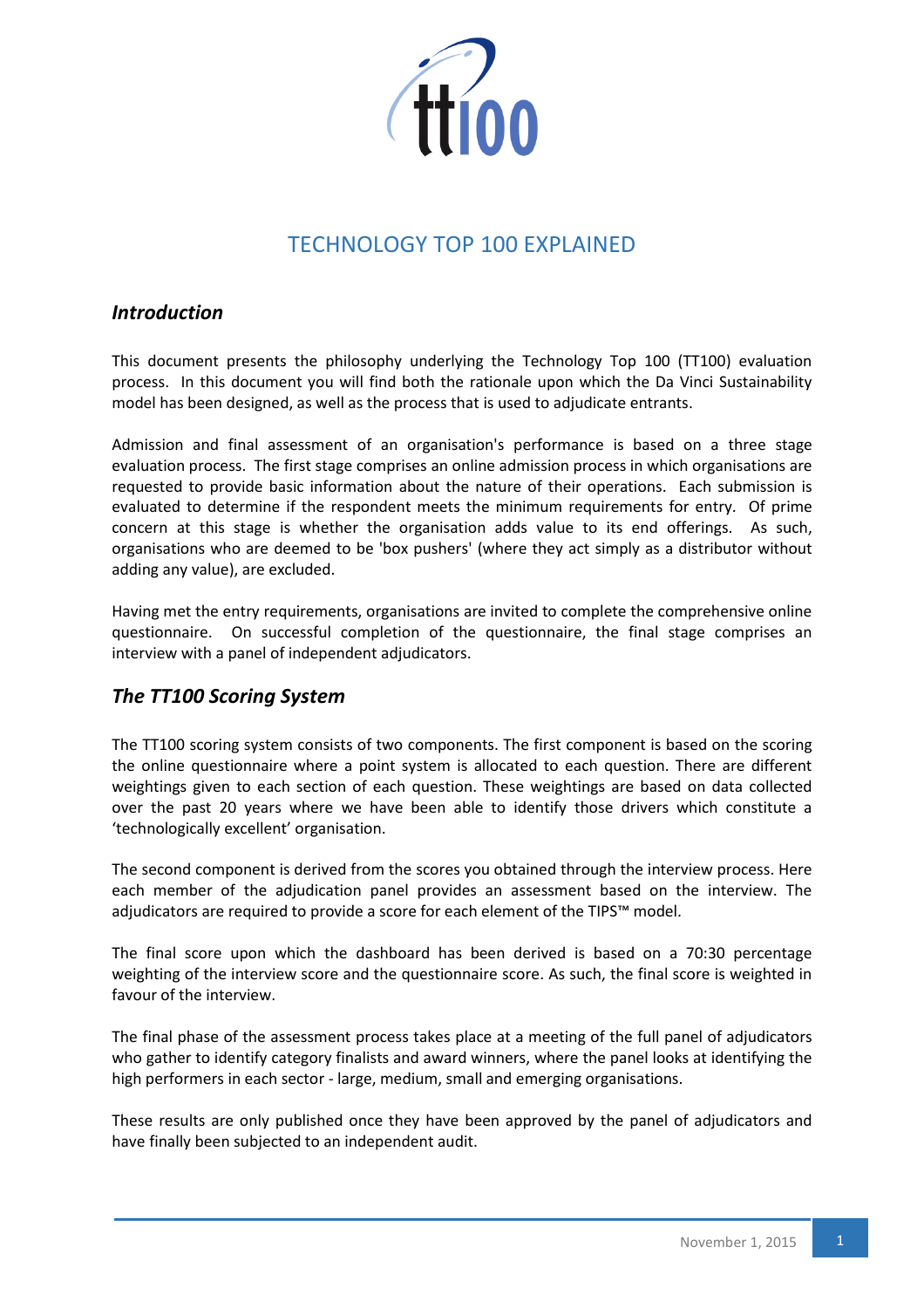

# *The Da Vinci TIPS™ Model*

The founding premise, which underpins the adjudication process for the TT100 programme is based on the Da Vinci TIPS™ model. The model has evolved from the findings from 20 years of data obtained from the TT100 entrants.

Over the years, as the process became more sophisticated it became apparent that successful organisations are concerned about four primary drivers when managing their operations. These drivers include the:

*Management of Technology Management of Innovation Management of People Management of the organisation within a Systems environment*.

The TIPS™ model has now emerged as an important indicator to assist organisations to sustain and navigate their operations, even in difficult trading conditions.

It is important to note that these drivers are applicable to both users, and developers of technology, and are equally applicable to any organisation irrespective of what business they were in. The notion of managing an organisation with these drivers is as relevant to an insurance company as it is to a technology development company, a service company or any other organisation that provides offerings to the marketplace.

At the core of the model is the concept of managing the organisation from a *Systems* viewpoint. The model and the business awards programme have, over the years, provided Da Vinci with ample evidence that the notion of managing an organisation systemically is an important driver, which contributes to that organisation's long-term sustainability.

From the outset, the adjudication process has been designed to explore how you manage your system and we use the following model to assist us in gaining some perspective of what you are doing to ensure that all the elements of your system are being catered for.

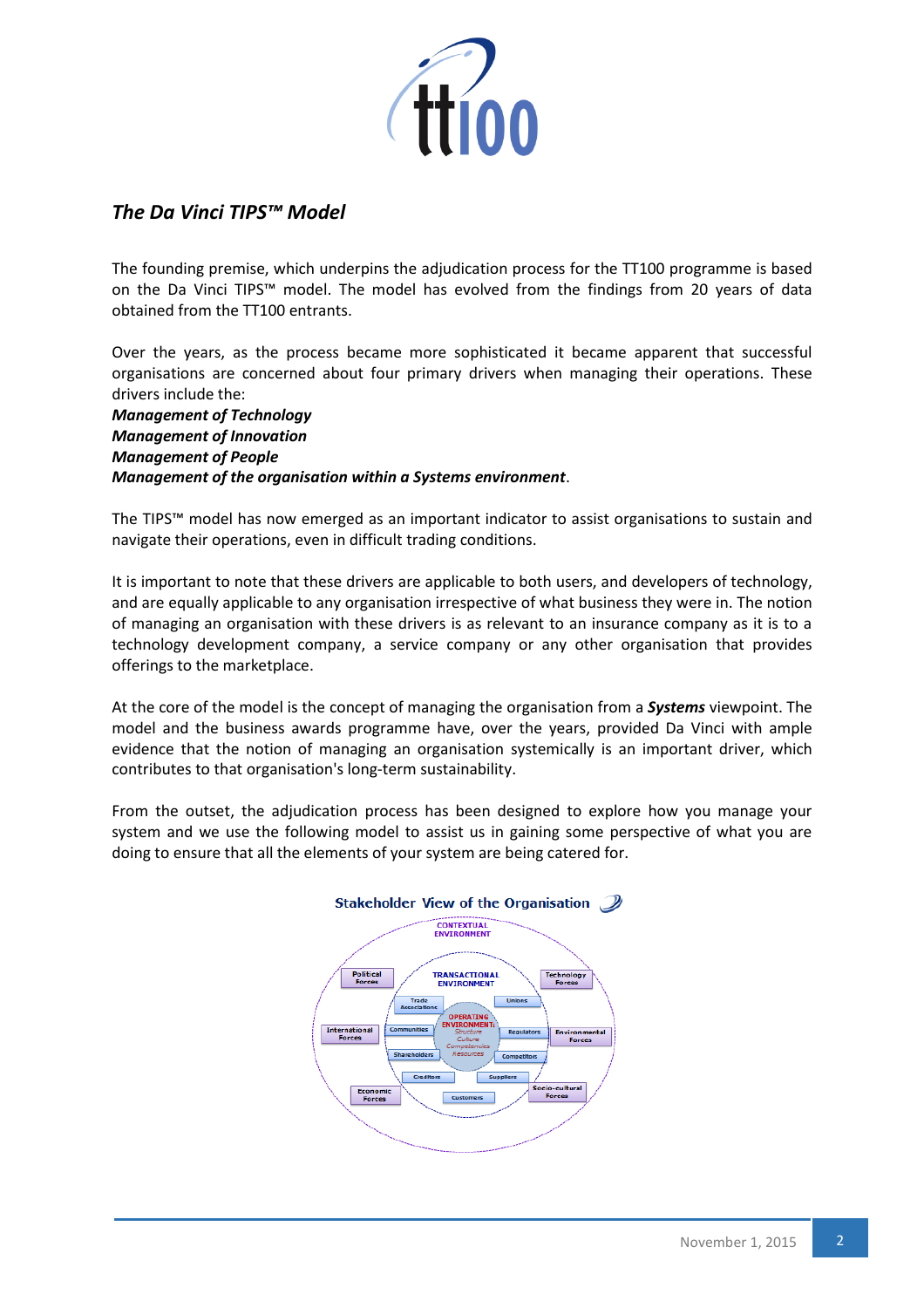

The model as depicted in the diagram above, suggests that managers and leaders of organisations should be concerned with three elements which determine their stakeholder environment.

Firstly, there is the *Operational Environment* which comprises all those internal elements over which the organisation itself has total control. Here you need to be concerned with the structure, the culture, the resources and the competencies which are available, to carry out the purpose for which the organisation has been established. This is applicable to all forms of organised structures, be they business, governments and especially government departments, NGOs, political parties and the like.

The second, and perhaps most overlooked yet most important environment, is the *Transactional Environment*. Here we are concerned with all those influencers which in one way or another can have an impact on your organisation, and which in many circumstances you have no control over. So here you would see your customers, your creditors and opposition, regulators and the trade unions. This grouping would vary from organisation to organisation for example in the case of politicians; the media would be seen as a key part of this grouping.

Finally, there is the *Contextual Environment,* which is all about those macro issues that, in one way or another, influence the way you manage your organisation. Issues such as environmental, socio political, technological trends and regulatory factors are fundamental to the wellbeing of the organisation.

Systemically, none of these entities exist in isolation. They are integrated and co-dependent on one another - one incident in the transactional environment will be reflected in the operational environment, and in turn be impacted by the contextual environment. From this it can be seen that it is beholden upon the leadership, be it business or political, to 'read' the system, understand the inter-relationships and make strategic decisions on how to obtain the maximum benefit from these relationships, whilst constantly being aware potential unintended consequences.

# *The TIPS™ Model Unpacked*

The TIPS™ model as used for the adjudication process is depicted in the diagram below:

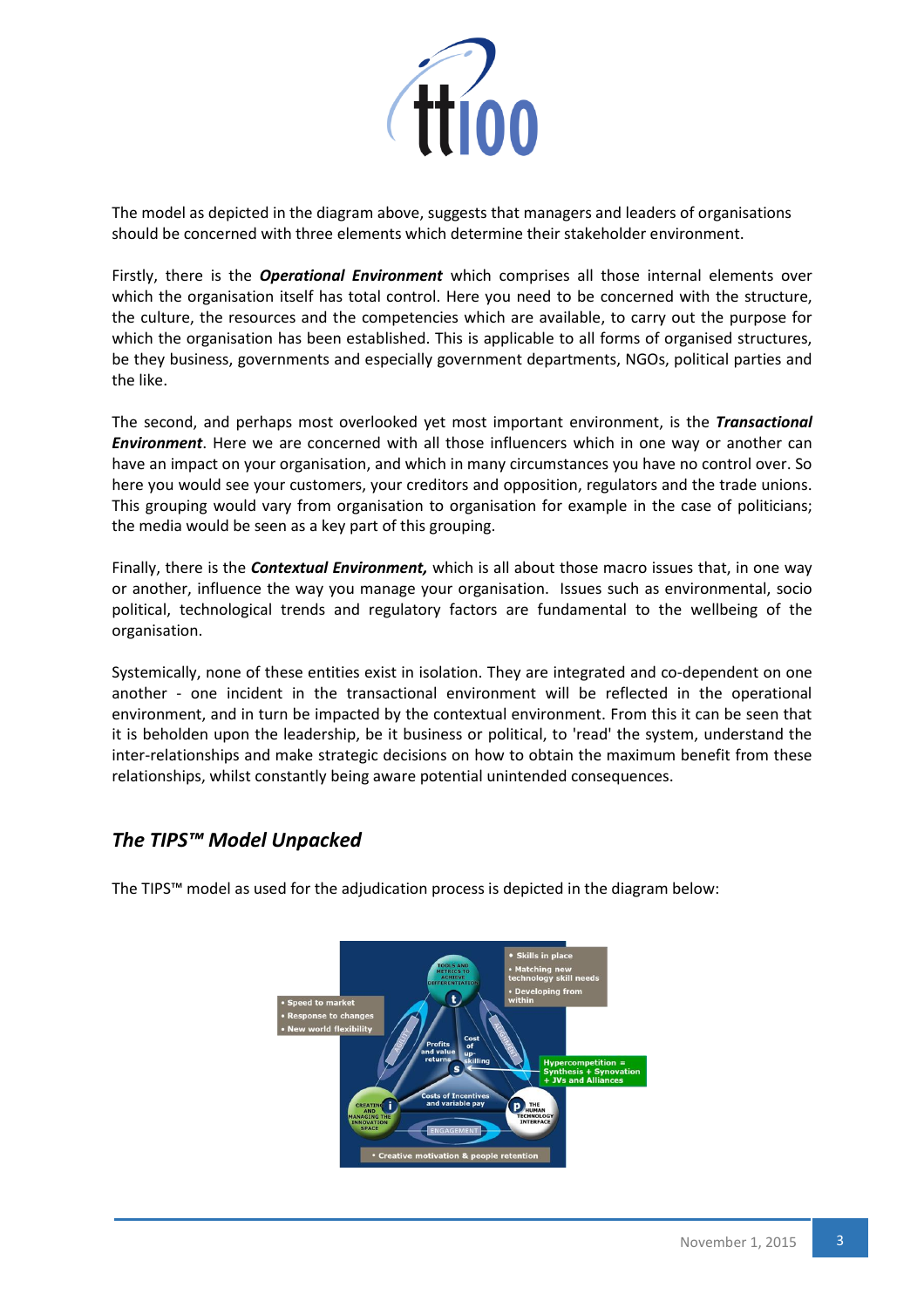

The TIPS™ model introduces a number of important linkages between the **T** (management of technology), the **I** (management of innovation), the **P** (management of people) and the **S** (management of the organisation from a systemic viewpoint). Accent is placed on the notion of **management**. In this context, the focus is on those elements, which you as a TT100 organisation, put into play to secure your business in the long-term. Whilst we are always impressed with the fact that you may have developed a suite of new products, processes or systems, we are more concerned that all of this innovation is entrenched into a well-managed system.

#### The Management of Technology

The first determinant focuses on the management of **technology (t).** We now look at the organisation's ability to understand the pervasive impact that technology will have on the future of the operations. The process is all about a new decision making paradigm, an ability to ask the right questions, and to make informed decisions recognising the impact which such decisions will have on the operation.

Organisations that score well in this Indicator pay particular attention to ensuring that they have a well-founded technology strategy. Key to their strategy formulation is the recognition of the integral role that technology plays in their competitive advantage. It is not uncommon to find that technology is the governing factor in their overall strategy formulation. Instead of developing an overall strategy and then deciding on what technologies they need to implement the strategy, they identify the key technology drivers and use this to define their overall strategy.

Key to the strategy formulation is a decision to position themselves as being an organisation that drives itself in the market through a 'technology push' or 'market pull' philosophy. With the first philosophy, organisations believe that their technology will have an appeal to a certain segment in the market - they are not too concerned about whether they have a specific end-user or not. In the market pull situation, they are aware that there is a demand for the product, and go into the market with a high degree of confidence. Nonetheless, they have to position themselves such that they are uniquely positioned over their competition.

There is also evidence that these organisations spend considerable time identifying the 'life cycle' of their offerings. They constantly monitor the performance of their offering in terms of sales volumes, revenue and potential opportunities to increase market share. These organisations have in the background a research and development machine, which is constantly looking at new offerings, so that when one of the offerings is losing market share they are able, in a relatively short space of time, to introduce a new or improved offering into the marketplace. This particular process is known as 'managing the S-curves'.

It is not uncommon to find that these organisations also deploy formalised product development strategies, which are focused on minimising the risk of pursuing a particular strategy where the initial concept might not be what was originally anticipated. Here, a 'stage gate' system is deployed to enable them to make critical decisions along the development cycle of a new offering. However, it has been noted that in some TT100 companies, caution has been expressed about being too closely guided by such prior development processes.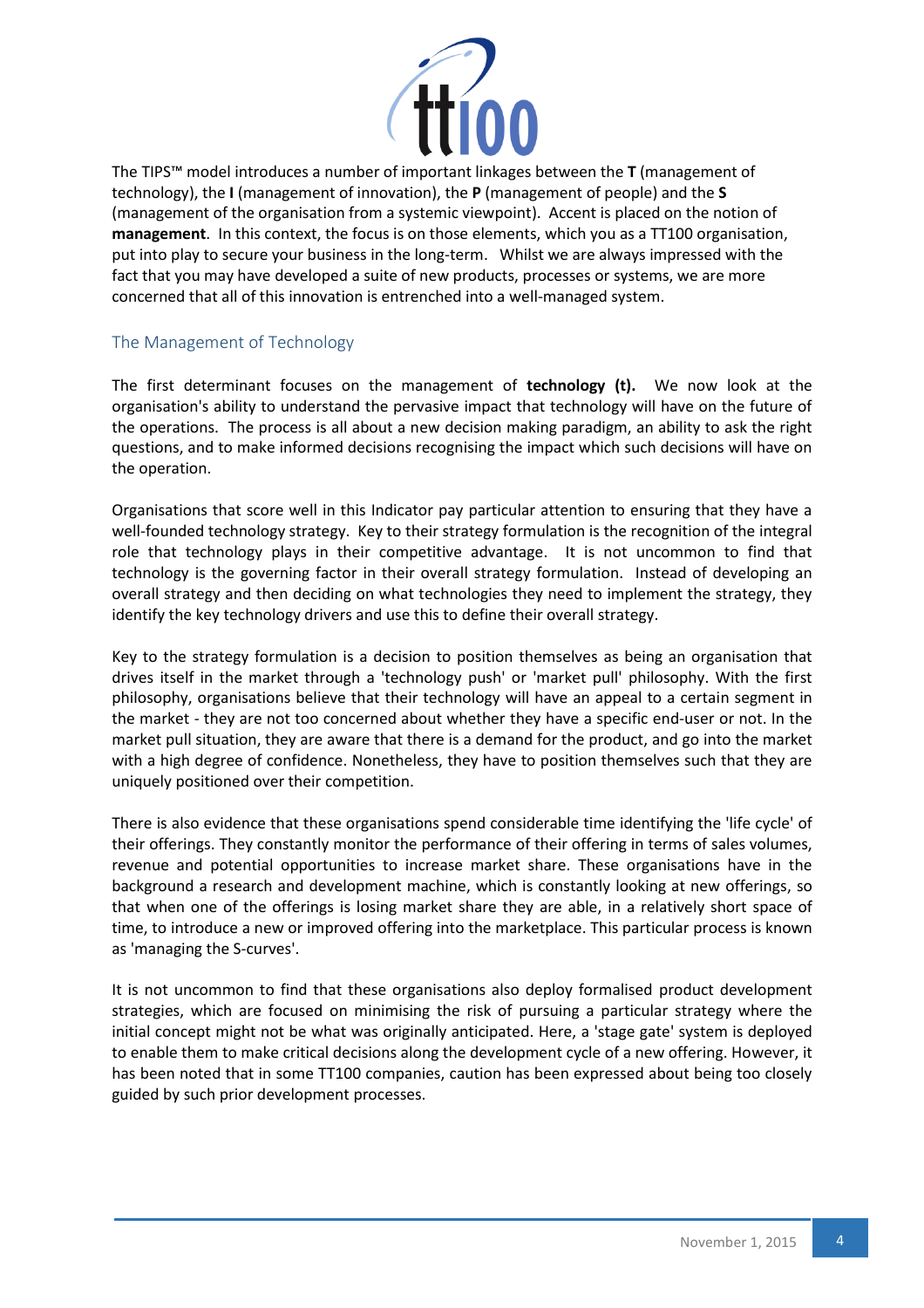

It has been found that an original idea might turn out to have a far different application than was originally anticipated. Linear adherence to a particular development processes can in some cases result in a technology being disbanded at to an early stage. It is interesting to note that some TT100 winning companies have been able to pick up (at relatively low cost) such discarded technologies, and been able to exploit them to their advantage!

In more sophisticated and large organisations where risks are high and the risk appetite is extremely low, organisations will resort to more formalised processes. Also, there is a growing interest in the use of 'technology roadmaps' which provide some opportunity for the organisation to define a way forward in terms of what they believe the future requirements of the customer will be.

Bearing in mind that the ultimate success of an organisation is to provide offerings into the marketplace for which there is a definite customer, winning organisations place emphasis on integration of the technology within their own, and customer bases. In addition to a product or service offering, these organisations concern themselves with the upscaling of their staff and customers, to ensure the effective integration of the offering into the chosen marketplace.

At the end of the day, a key measurement of an effective **management of technology** strategy is measured in terms of how the organisation has been able to meet increasing demands from the customer, how they have been able to increase their market share, and whether in fact they have been able to enhance the offerings such that the customer is willing to pay more. In addition, measures such as the growth of the organisation in terms of increased employment, as well as an increase in skilled personnel within the organisation are deemed to be important when considering the long-term sustainability of the organisation.

#### The Management of Innovation

The second determinant interrogates the organisation's ability to manage the **innovation** process **(I)**. Here, issues such as creating an environment that is conducive to employees constantly interrogating and re-examining the way that they conduct their business are assessed. A winning organisation is characterised by an inherent restlessness purposely generated by management. The innovation process goes way beyond the generation of new ideas, and is concerned with minimising risks, whilst maximising opportunities.

Like with the Management of Technology, organisations that score well in this indicator have a welldefined innovation strategy in place. Further, there is dedicated activity centred around ensuring that the Management of Innovation occupies top priority within the organisation. Whilst some organisations go to the extent of having a formalised group of people who are engaged in the innovation process, there are many alternative ways in which organisations create an innovation environment. For example, some organisations completely outsource their innovation development processes, whilst others make use of concepts such as crowdsourcing and the frequent use of customer interactions to gain an appreciation of what the marketplace is expecting.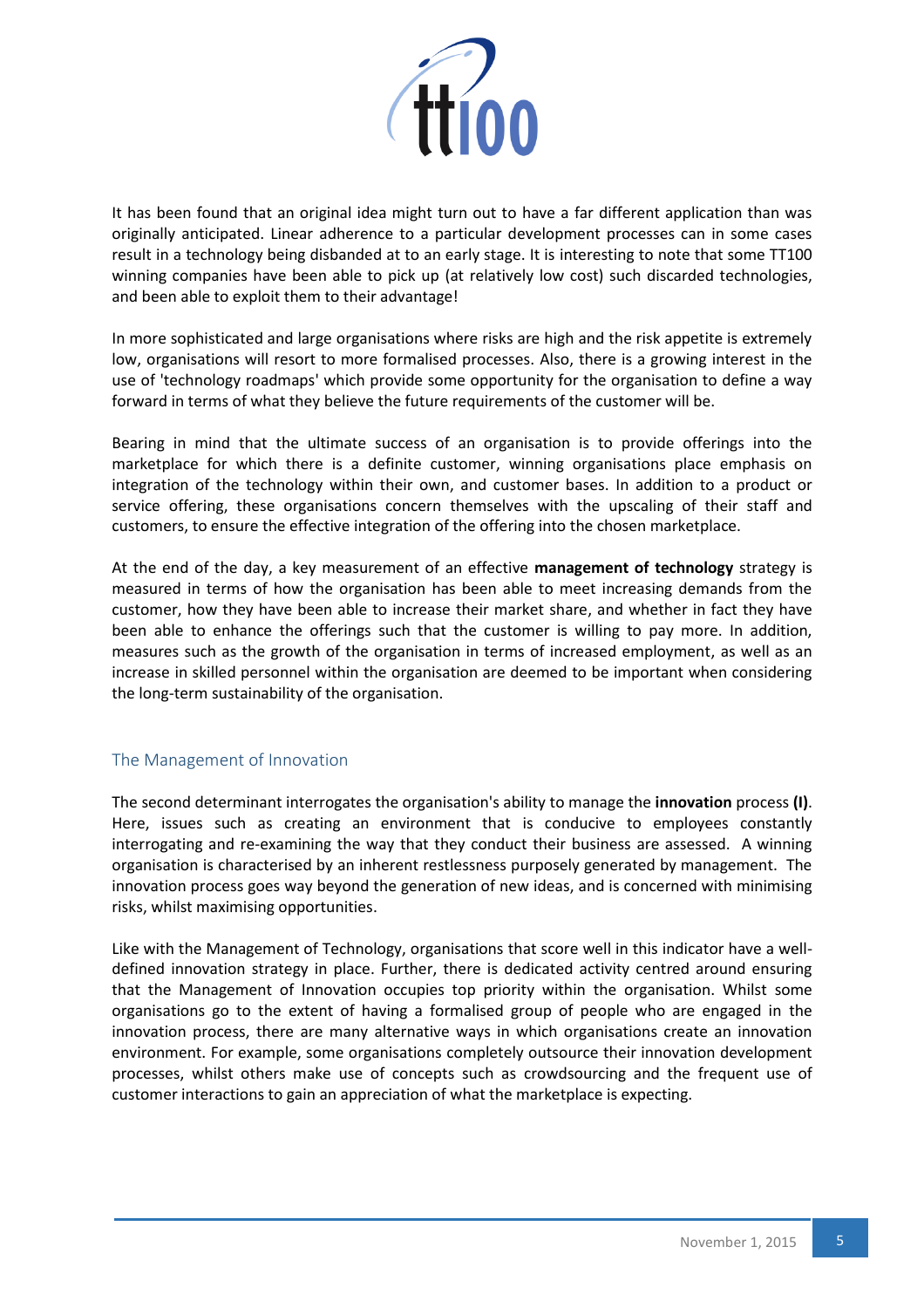

By far, one of the most distinguishing features of successful organisations in this domain are those who place emphasis on rewarding their employees for having successfully been responsible for providing new ideas to enhance the company standing in the marketplace.

There are many interesting ways in which organisations reward their employees for going beyond all expectations to bring about new innovations. For example, organisations have formal policies in which employees are able to enter into a contractual arrangement based on some form of royalty agreement. In other cases, organisations provide employees with a once-off bonus, and in other cases, create a central pool from which all employees become the beneficiaries.

The true hallmark of a successful innovation strategy is the time it takes from concept to delivery of new offerings into the marketplace. Here, successful organisations measure their efficiencies in terms of the time taken for the full commercialisation of a new concept. In this area, the TT100 adjudication process takes to consideration the nature of the organisation and what could be expected in terms of the organisation's ability to deliver new offerings into the marketplace. For example, in the case of a commercial electronics company, it would be expected that the organisation would be so agile that they could introduce new offerings into the marketplace in months rather than years. Typically, companies such as Apple and Samsung would be expected to launch new offerings every 9 to 12 months.

In the case of a large chemical organisation, it would be unreasonable to expect them to be able to develop enhancements to their processes (or even new products) in a short space of time. These organisations are therefore measured in terms of years, rather than months, for the successful commercialisation of a new offering.

Emphasis is placed on the notion of the Management of Innovation; hence the TT100 programme recognises four key innovation domains; Product Innovation, People Innovation, Service Innovation and Process innovation.

#### The Management of People

The third determinant is about the **human-technology** interface **(P),** and what procedures are in place to ensure adequate change management processes to re-position the organisation due to changing circumstances. There is much merit in the adage that there is no such thing as "bad technology" – the failure rests in the shortcomings of the developers to take the human element into account.

Winning organisations in the Management of People category recognise that their greatest asset is their people. It is not uncommon to find that these organisations have committed processes in place to ensure that this valuable asset is correctly managed. In particular, attention is given to upscaling employees, managing performance and a recognition of the need for succession planning, particularly in the case of key personnel. Due consideration is also given to recruitment and retention programmes, where innovative processes are deployed to ensure that employees feel that there is an important part of the organisation. This notion of 'ownership' is deemed to be an important strategy, particularly when retaining scarce skills.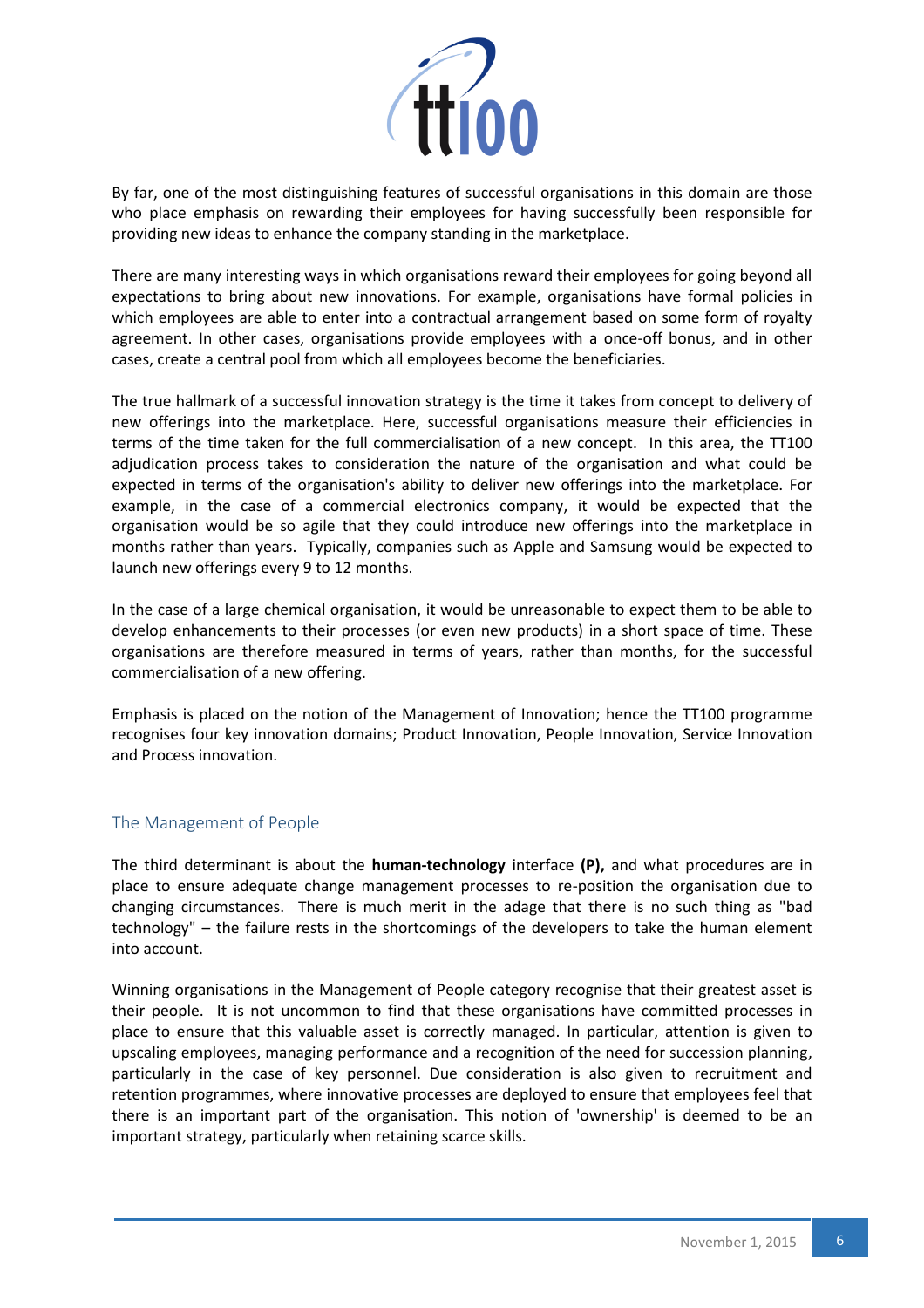

Perhaps the most important element in this process of retaining skilled employees is to involve employees in the development of the organisation strategy, and to keep employees constantly apprised of both the successes and challenges facing the organisation. The old adage of "managing by walking about" is a common practice, where the executives take time out to meet with staff on an informal basis.

When it comes to the growth of employees, the winners will choose as their first priority, the identification of existing employees who were worthy of promotion, rather than resorting to recruiting people from outside. In the South African context, accent is placed on accelerated development programmes, where people from historically disadvantaged backgrounds are provided with focused development to enable them to find their rightful place within the organisation. In more complex organisations, the notion of job rotation schemes is deemed to be an important part of the strategy.

Here, the objective is to create multi-skilled people who can step in to any position should the need arise.

In some organisations, the employer-employee relationship is based on a high level of trust. Further, these organisations are particularly concerned about their employees having a balanced work/personal life. Employees are able to operate on a flexible time basis, which enables them to play a meaningful role as a parent/partner, and to have the flexibility to be able to enjoy sporting and other recreational activities, without being forced to rigid annual leave schedules and the like.

#### The Management of the System

These determinants are inextricably linked to the notion of the organisation as a **system (S).** Managing this fourth determinant is a critical element, which distinguishes the winners from the rest. The ability to manage the operations from a systemic viewpoint is fundamental to the organisation being able to understand its core competencies, and to uniquely position itself in the market. An appreciation of the system goes way beyond the internal forces and places significant emphasis on the external factors, which is uppermost in the minds of management. The winners constantly 'test' the impact of their actions using a systemic approach.

Organisations that excel in the Management of the Systems pay particular attention to managing both internal and external stakeholders. In particular, the winning organisations ensure that they are constantly keeping abreast with what is happening in their marketplace, and in order to achieve this as a committed process, engage with customers and suppliers. Further, in such engagements they try to include as many of their and employees as possible. There is a commitment to creating this unique tripartite relationship between employees, customers and suppliers. In areas where there are opportunities to gain mutual benefit, they will go to the extent of collaborating with their competitors and in so doing, often create formal or informal associations to achieve greater leverage for the sake of the industry in which they operate.

Emphasis is placed on using Competitive Intelligence to gain insight into what is happening in their marketplace.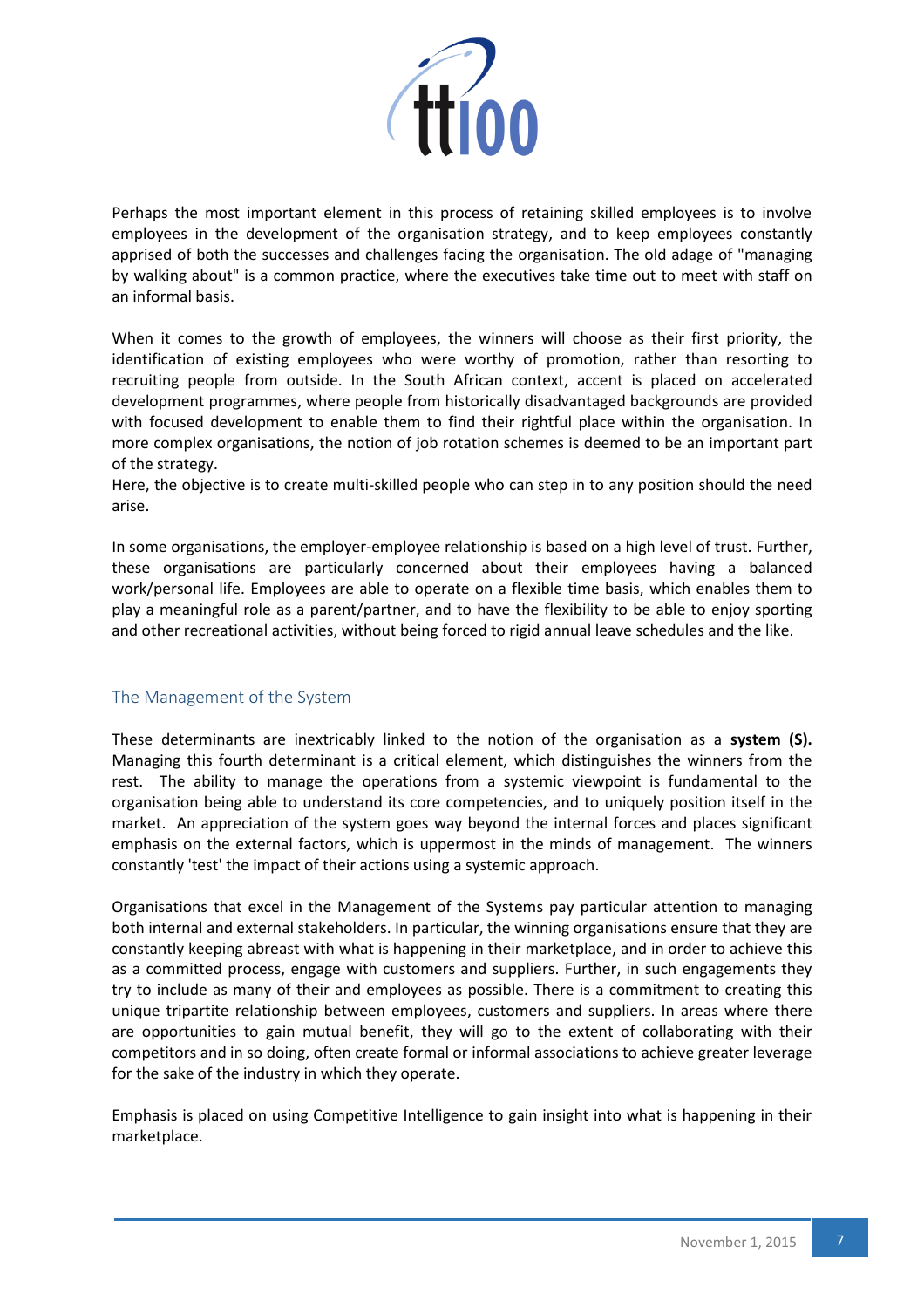

It is not uncommon to find that 'suspicious' people in the organisation are constantly combing the Internet in an attempt to keep abreast with what is taking place both locally and globally. Such strategies are deemed to be of particular interest to organisations that are in highly competitive environments, such as the commercial electronics sector. Here, the advent of a new microchip could have dramatic impact on their competitive positioning.

These organisations spend a significant amount of their annual turnover in the pursuit of research and development activities. Here, a variety of philosophies are found in the marketplace. Some organisations have a fully-fledged internal research and development operation, whilst others have hybrid research and development facilities in which they contract the services of outside organisations to partner with them in the pursuit for new product offerings. There is also an awareness of operating in the global environment and therefore, due consideration needs to be given to quality assurance, protection of intellectual property and the deployment of risk mitigation strategies to minimise potential fallout.

In terms of recognising their organisation in the context of a wider system, there are committed strategies to finding ways in which they can integrate their business within local communities with a specific objective of creating work opportunities and more importantly, upgrading conditions within deprived communities through committed social upliftment projects.

#### Connecting the Elements

There are 3 interconnecting elements to the model, which are fundamental for a sustainable higher performance organisation to achieve their goals:

**Alignment (linking Technology and People)** – ensuring that all the elements of the operations are aligned to meeting the strategic objectives. Here, we are concerned with how the company ensures that they have the necessary skills in place to capitalise on the technology at their disposal. Further, the model probes whether they have programmes in place to up-skill both their employees and their customers to be better able to capitalise on the new technologies being deployed.

**Engagement (linking Innovation and People)** – ensuring that the organisation has processes in place to gain total 'buy-in' from all employees. In this context, the notion of Connectedness, Contribution and Credibility are paramount.

**Agility (linking Technology and Innovation)** – ensuring that the organisation is able to meet the challenges of growing competition through the use of new tools. Here the concepts of first to market, productivity, and rapid prototyping are a key attributes.

#### Gaining Additional Insights

The model also interrogates the following:

**The linkage between the system attribute, the innovation attribute and the technology attribute** provides some insight into the profit and return expectations of the organisation.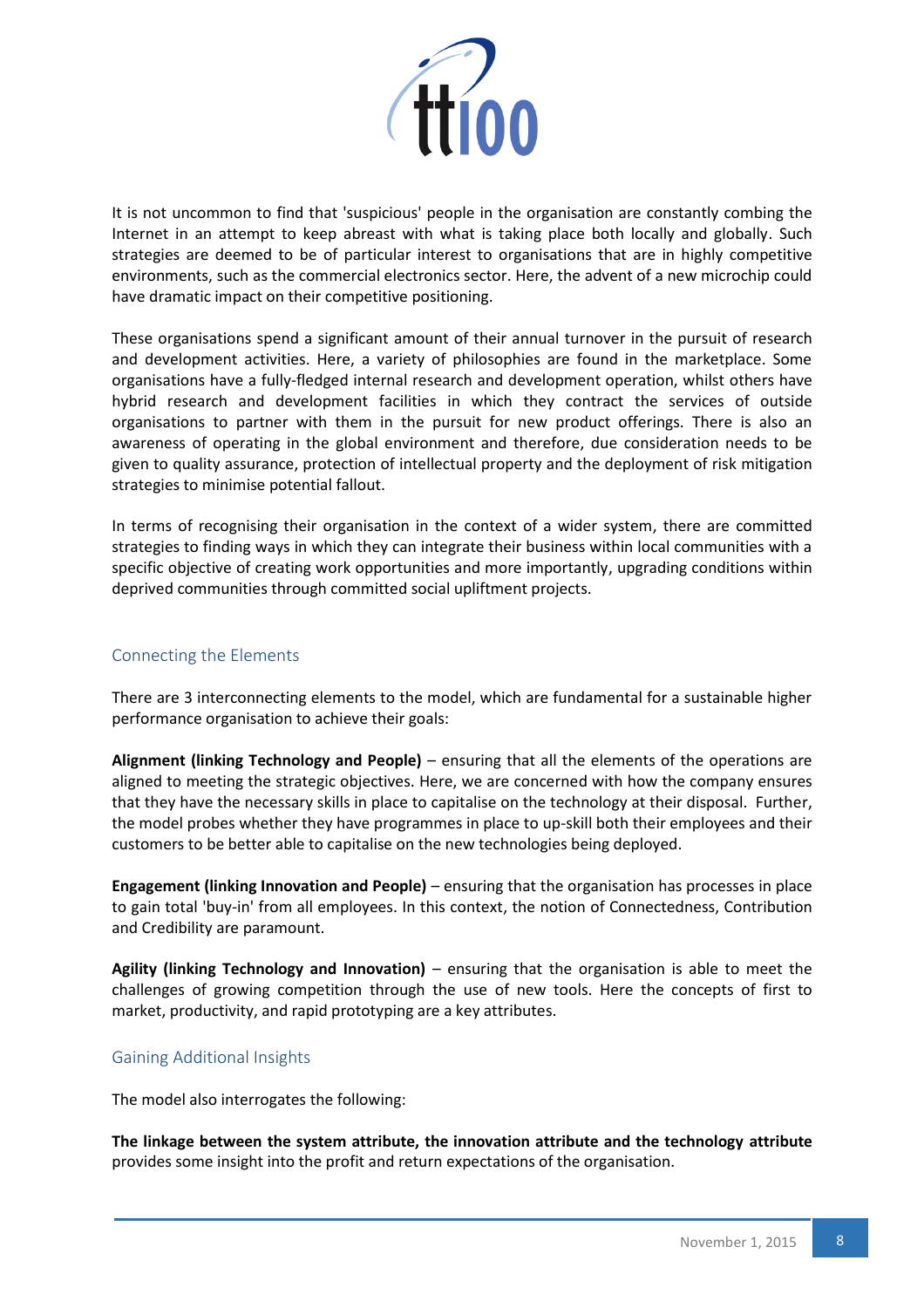

**The linkage between the system, technology and people attributes** provide an insight into the cost of up scaling both customers and employees in terms of gaining maximum benefit from the technology.

**The linkage between the system***,* **people and innovation attributes** provides insight into the costs of variable pay and incentives.

One of the concerning features of South African companies, as distinct from their global counterparts, is an apparent lack of appreciation of the importance of incentivising people. This is particularly evident when it comes to the development of new intellectual property, which provides significant leverage for the organisation. Around the world, there is a growing awareness by organisations of how best to manage creative thinkers so as to ensure that they remain in the employ of the organisation. In many cases, company policies provide for an incentive programme, which ensures both the innovator and the company share in the success of the process, product or system that has been developed. This concept ensures staff retention and an on-going drive by employees to ensure the sustainable success of the organisation. The TT100 programme is constantly on the lookout for "the story behind the story", where organisations are probed into the ways in which they incentivise their staff as well as what steps they take to retain key technical and innovative people.

#### The Sustainability Factor

In the figure below, the TIPS™ model has been taken one step further by incorporating some key elements, which in addition to the hard-core management processes, are deemed to be important when an organisation is viewed from a sustainability point of view. In particular, the model requires of organisations to demonstrate their commitment to environmental responsibility, their interaction with communities, demonstrable evidence of employment equity, broad-based black economic employment, employment creation and whether they are looking at private-public partnerships. Finally, the model talks about the concept of organisational ecology in which the ability of the organisation to create an environment conducive for sustainability is determined.

Organisational Ecology is based on the reality that most organisations have structural inertia that hinders adaptation when the environment changes. Those organisations that become incompatible with the environment are eventually replaced through competition with new organisations better able to adapt to the new external demands.

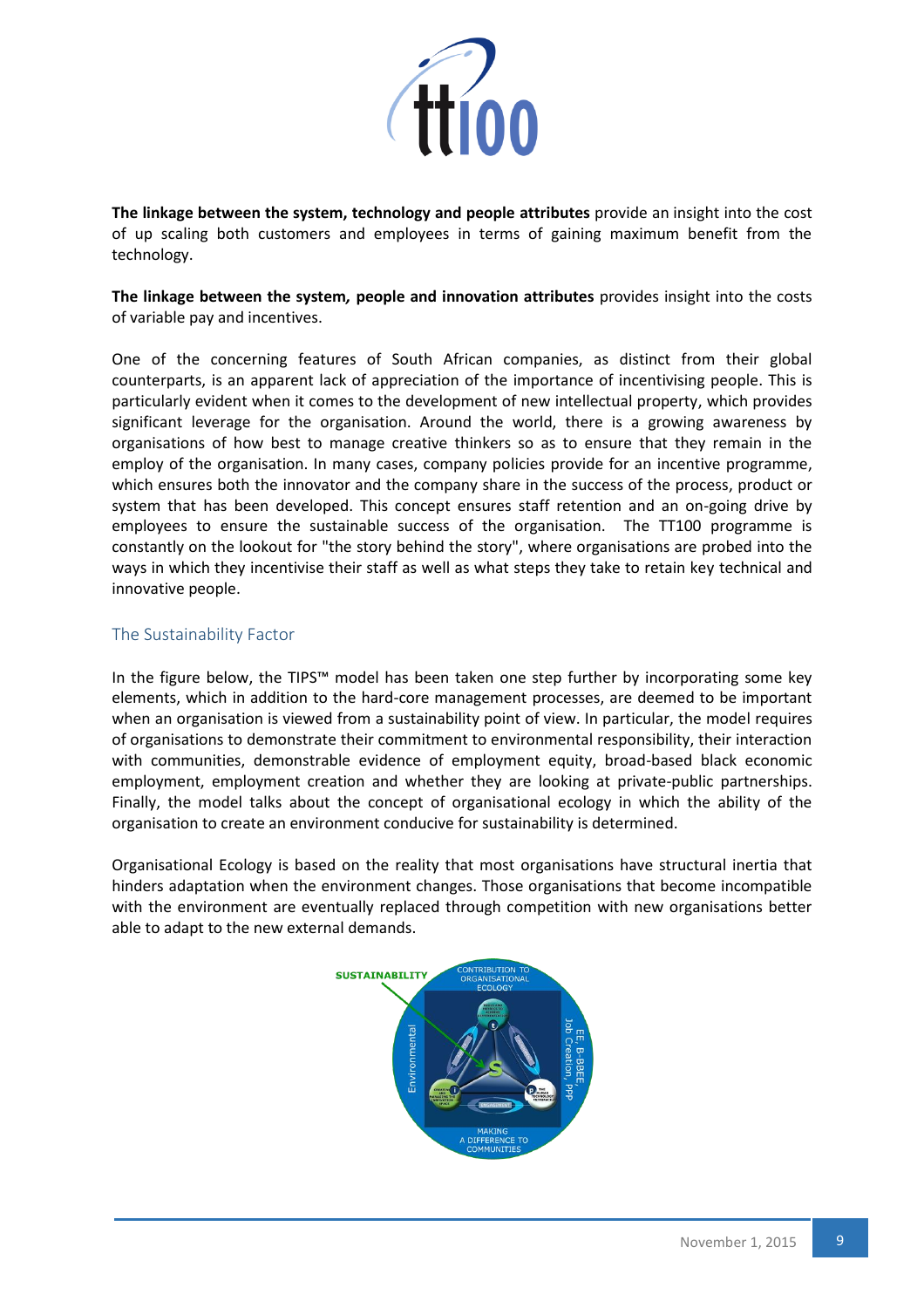

# *Some Distinguishing Characteristics*

Over the years, the TT100 team has been able to glean some key characteristics that distinguish winning organisations from others. These include the following:

- $\mathcal D$  They are truly competitive.
- $\mathcal{D}$  They differentiate themselves through the Management of Technology, Innovation and People, all the time focusing on systemic integration.
- $\mathcal{D}$  Their management process is systemic with a full appreciation of both the internal and external drivers impacting their operations.
- $\mathcal{D}$  They pay attention to every single facet of the business, not just looking at the bottom line but recognising that if all other aspects of the business are attended to, the bottom line looks after itself.
- $\mathcal{D}$  More time is spent seeking opinions of all people in the organisation, demonstrating a deep respect for the fact that people, irrespective of their position within the organisation, can make a meaningful contribution in terms of improving the business process.
- $\mathcal{D}$  Innovative practices are deployed to retain key staff and these go way beyond financial rewards. In some cases, the organisation will set up subsidiary companies for their high powered staff and enter into supply agreements with the new company.
- $\mathcal{D}$  They distinguish themselves from other organisations by engendering a continuous 'restlessness' in the organisation, looking for better ways to improve their operations. They focus on beating themselves, rather than beating their competition.
- $\mathcal{P}$  At the heart of these organisations is an inordinate drive to stimulate innovation. Much time is placed on creating an environment in which people believe that they have a personal stake in the wellbeing of the business.
- $\mathcal{D}$  These organisations have a high success rate in bringing products to the market. Their successes are based on the institution of formal processes, which ensure that the product development cycle is controlled and that the resources of the organisation are directed towards maximum efficiency.
- $\mathcal{D}$  Maximum use is made of S-Curve analysis whilst one product/process is ending its life cycle, the organisation is preparing to launch new innovations into the market place.
- $\mathcal{D}$  In line with international trends, these organisations have become intimately aware of the benefits of entering into strategic alliances with both local and international partners.